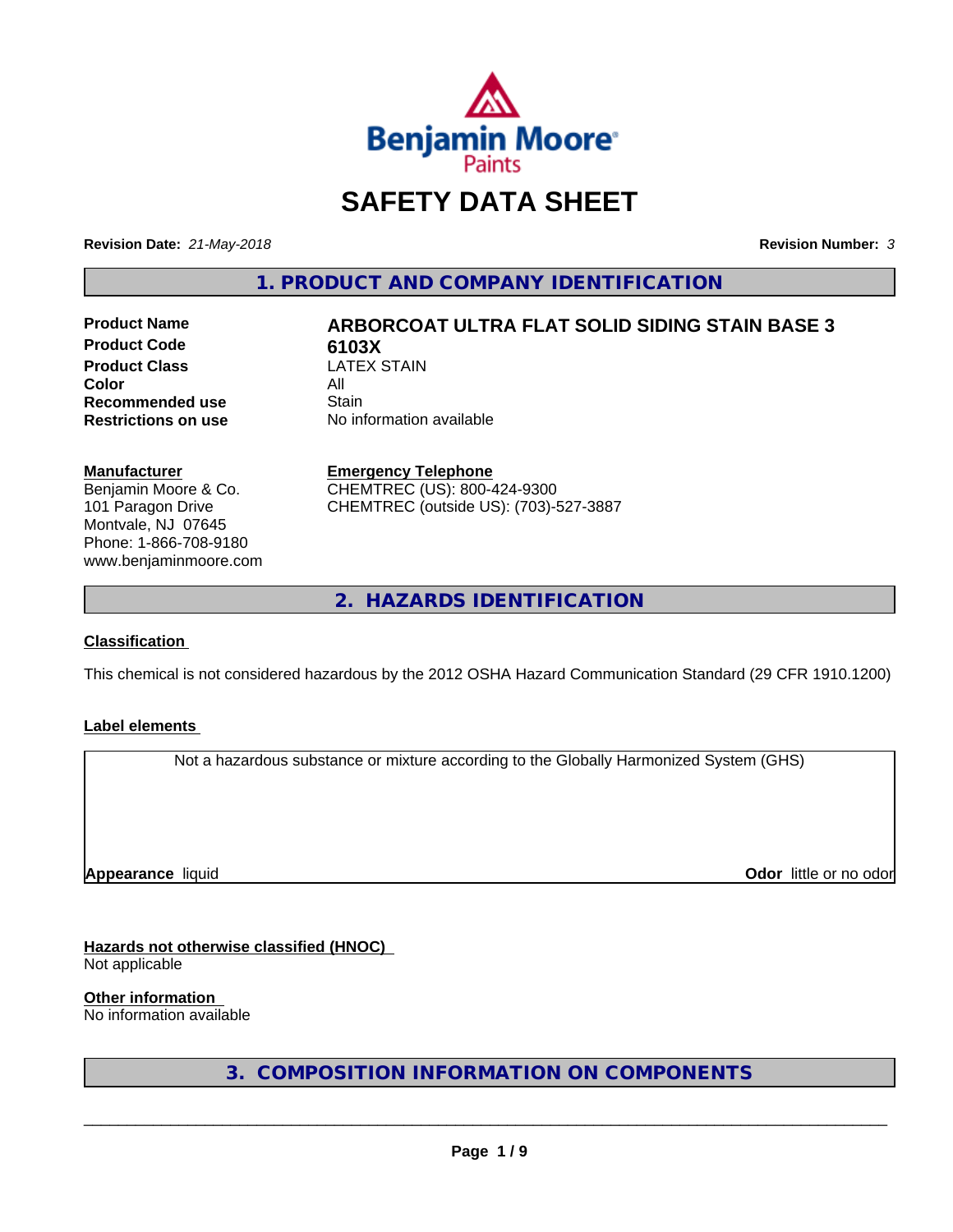| Chemical name                                                                | CAS No.    | Weight-% |
|------------------------------------------------------------------------------|------------|----------|
| Titanium dioxide                                                             | 13463-67-7 |          |
| Propanoic acid, 2-methyl-, monoester with<br>2,2,4-trimethyl-1,3-pentanediol | 25265-77-4 |          |
| Zinc oxide                                                                   | 1314-13-2  |          |
| Sodium C14-C16 olefin sulfonate                                              | 68439-57-6 | U.5      |

\_\_\_\_\_\_\_\_\_\_\_\_\_\_\_\_\_\_\_\_\_\_\_\_\_\_\_\_\_\_\_\_\_\_\_\_\_\_\_\_\_\_\_\_\_\_\_\_\_\_\_\_\_\_\_\_\_\_\_\_\_\_\_\_\_\_\_\_\_\_\_\_\_\_\_\_\_\_\_\_\_\_\_\_\_\_\_\_\_\_\_\_\_

|                                                  | 4. FIRST AID MEASURES                                                                                    |
|--------------------------------------------------|----------------------------------------------------------------------------------------------------------|
| <b>General Advice</b>                            | No hazards which require special first aid measures.                                                     |
| <b>Eye Contact</b>                               | Rinse thoroughly with plenty of water for at least 15 minutes and consult a<br>physician.                |
| <b>Skin Contact</b>                              | Wash off immediately with soap and plenty of water while removing all<br>contaminated clothes and shoes. |
| <b>Inhalation</b>                                | Move to fresh air. If symptoms persist, call a physician.                                                |
| Ingestion                                        | Clean mouth with water and afterwards drink plenty of water. Consult a physician<br>if necessary.        |
| <b>Most Important</b><br><b>Symptoms/Effects</b> | None known.                                                                                              |
| <b>Notes To Physician</b>                        | Treat symptomatically.                                                                                   |

**5. FIRE-FIGHTING MEASURES**

| <b>Suitable Extinguishing Media</b>                                              | Use extinguishing measures that are appropriate to local<br>circumstances and the surrounding environment.                                   |
|----------------------------------------------------------------------------------|----------------------------------------------------------------------------------------------------------------------------------------------|
| <b>Protective Equipment And Precautions For</b><br><b>Firefighters</b>           | As in any fire, wear self-contained breathing apparatus<br>pressure-demand, MSHA/NIOSH (approved or equivalent)<br>and full protective gear. |
| <b>Specific Hazards Arising From The Chemical</b>                                | Closed containers may rupture if exposed to fire or<br>extreme heat.                                                                         |
| <b>Sensitivity To Mechanical Impact</b>                                          | No.                                                                                                                                          |
| <b>Sensitivity To Static Discharge</b>                                           | No.                                                                                                                                          |
| <b>Flash Point Data</b><br>Flash Point (°F)<br>Flash Point (°C)<br><b>Method</b> | Not applicable<br>Not applicable<br>Not applicable                                                                                           |
| <b>Flammability Limits In Air</b>                                                |                                                                                                                                              |
| Lower flammability limit:                                                        | Not applicable                                                                                                                               |
|                                                                                  |                                                                                                                                              |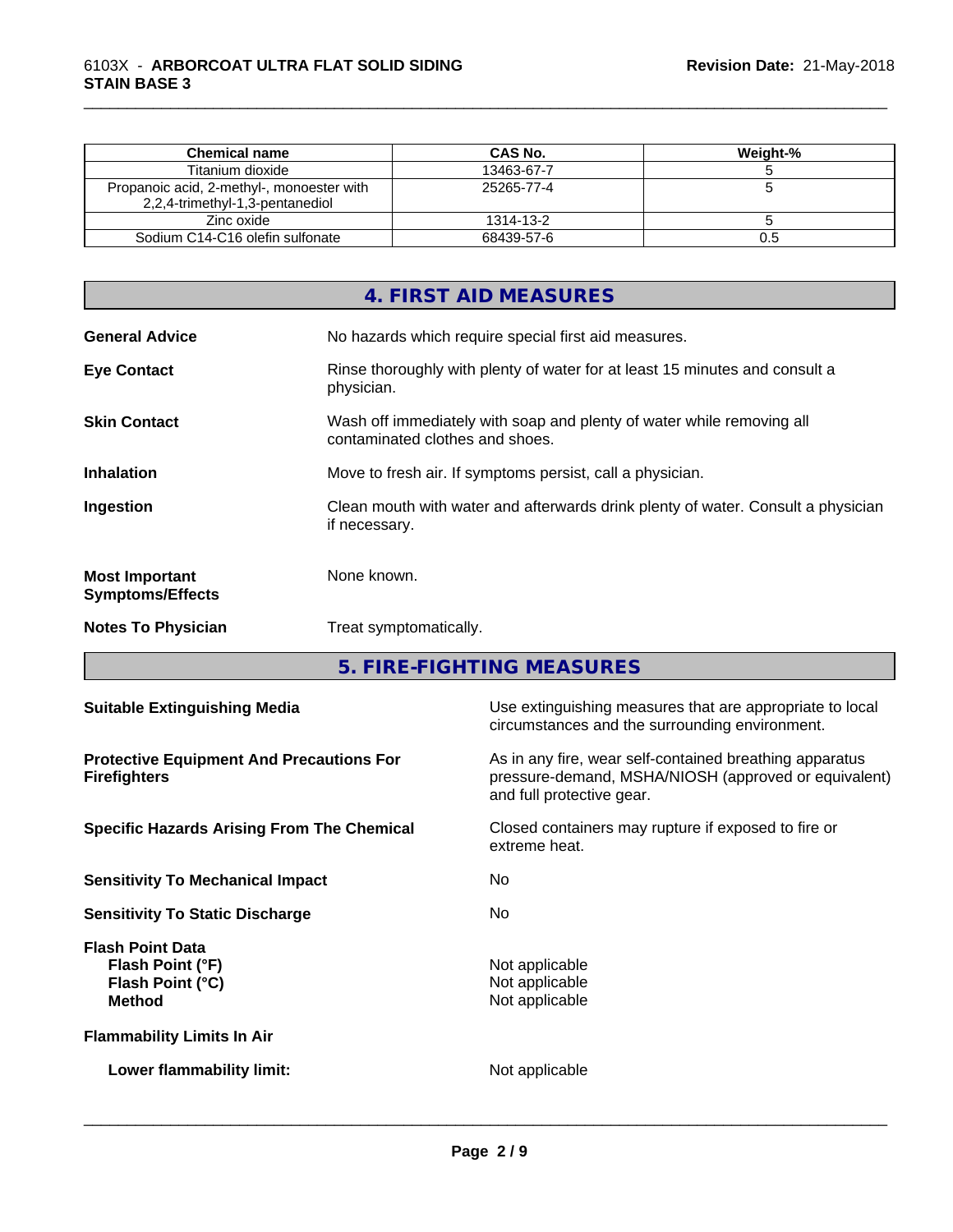# **Upper flammability limit:** Not applicable **NFPA Health:** 1 **Flammability:** 0 **Instability:** 0 **Special:** Not Applicable

\_\_\_\_\_\_\_\_\_\_\_\_\_\_\_\_\_\_\_\_\_\_\_\_\_\_\_\_\_\_\_\_\_\_\_\_\_\_\_\_\_\_\_\_\_\_\_\_\_\_\_\_\_\_\_\_\_\_\_\_\_\_\_\_\_\_\_\_\_\_\_\_\_\_\_\_\_\_\_\_\_\_\_\_\_\_\_\_\_\_\_\_\_

#### **NFPA Legend**

- 0 Not Hazardous
- 1 Slightly
- 2 Moderate
- 3 High
- 4 Severe

*The ratings assigned are only suggested ratings, the contractor/employer has ultimate responsibilities for NFPA ratings where this system is used.*

*Additional information regarding the NFPA rating system is available from the National Fire Protection Agency (NFPA) at www.nfpa.org.*

#### **6. ACCIDENTAL RELEASE MEASURES**

| <b>Personal Precautions</b>      | Avoid contact with skin, eyes and clothing. Ensure adequate ventilation.                                                                                                         |
|----------------------------------|----------------------------------------------------------------------------------------------------------------------------------------------------------------------------------|
| <b>Other Information</b>         | Prevent further leakage or spillage if safe to do so.                                                                                                                            |
| <b>Environmental precautions</b> | See Section 12 for additional Ecological Information.                                                                                                                            |
| <b>Methods For Clean-Up</b>      | Soak up with inert absorbent material. Sweep up and shovel into suitable<br>containers for disposal.                                                                             |
|                                  | 7. HANDLING AND STORAGE                                                                                                                                                          |
| <b>Handling</b>                  | Avoid contact with skin, eyes and clothing. Avoid breathing vapors, spray mists or<br>sanding dust. In case of insufficient ventilation, wear suitable respiratory<br>equipment. |
| <b>Storage</b>                   | Keep container tightly closed. Keep out of the reach of children.                                                                                                                |
|                                  |                                                                                                                                                                                  |

**Incompatible Materials** No information available

#### **8. EXPOSURE CONTROLS/PERSONAL PROTECTION**

#### **Exposure Limits**

| Chemical name    | <b>ACGIH TLV</b>           | <b>OSHA PEL</b>          |
|------------------|----------------------------|--------------------------|
| Titanium dioxide | 10 mg/m <sup>3</sup> - TWA | 15 mg/m $3$ - TWA        |
| Zinc oxide       | 2 mg/m <sup>3</sup> - TWA  | $5 \text{ mg/m}^3$ - TWA |
|                  | 10 mg/m $3$ - STEL         | 15 mg/m $3$ - TWA        |

#### **Legend**

ACGIH - American Conference of Governmental Industrial Hygienists Exposure Limits OSHA - Occupational Safety & Health Administration Exposure Limits N/E - Not Established

**Engineering Measures** Ensure adequate ventilation, especially in confined areas.

 $\overline{\phantom{a}}$  ,  $\overline{\phantom{a}}$  ,  $\overline{\phantom{a}}$  ,  $\overline{\phantom{a}}$  ,  $\overline{\phantom{a}}$  ,  $\overline{\phantom{a}}$  ,  $\overline{\phantom{a}}$  ,  $\overline{\phantom{a}}$  ,  $\overline{\phantom{a}}$  ,  $\overline{\phantom{a}}$  ,  $\overline{\phantom{a}}$  ,  $\overline{\phantom{a}}$  ,  $\overline{\phantom{a}}$  ,  $\overline{\phantom{a}}$  ,  $\overline{\phantom{a}}$  ,  $\overline{\phantom{a}}$ 

#### **Personal Protective Equipment**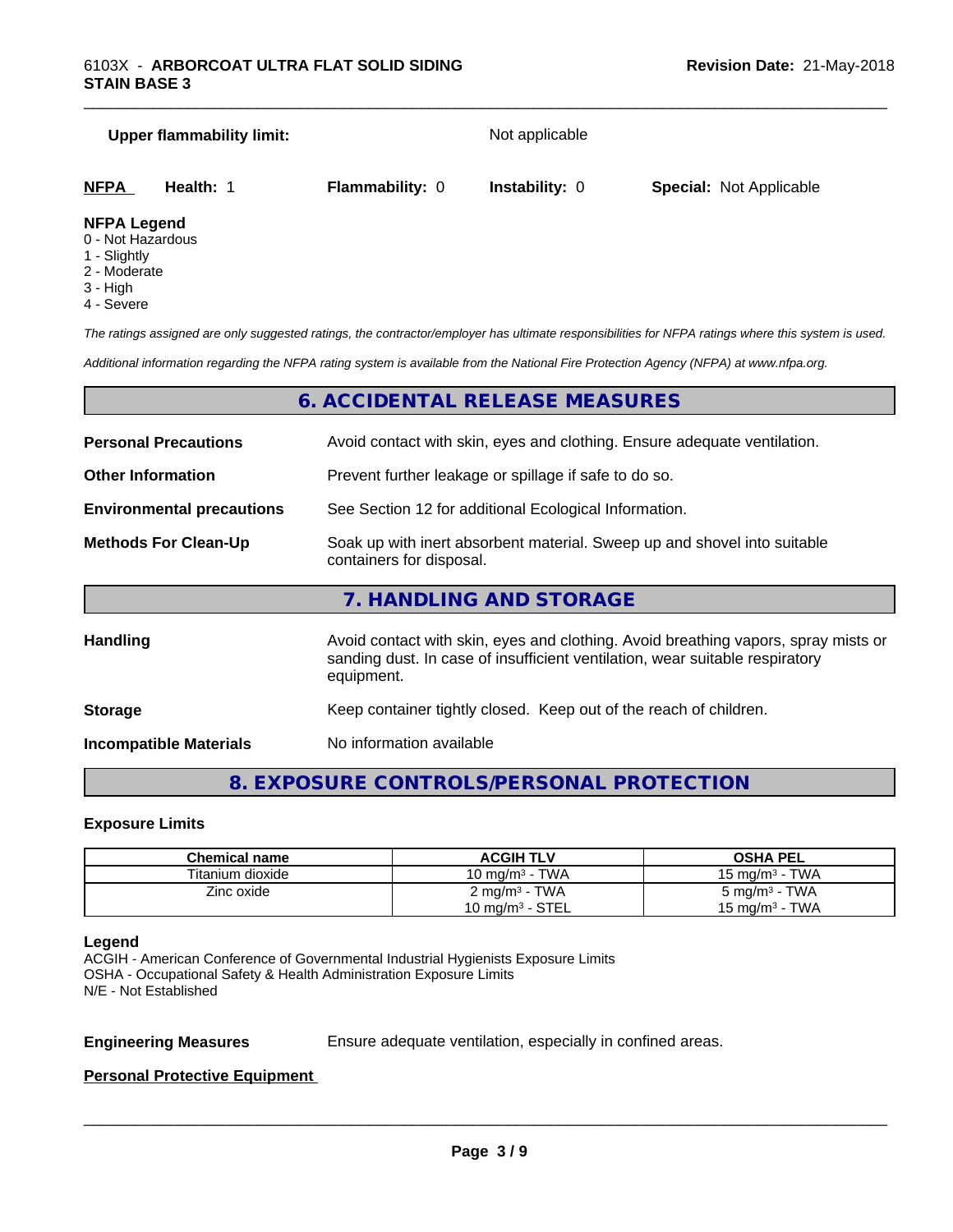| <b>Eye/Face Protection</b>    | Safety glasses with side-shields.                                        |
|-------------------------------|--------------------------------------------------------------------------|
| <b>Skin Protection</b>        | Protective gloves and impervious clothing.                               |
| <b>Respiratory Protection</b> | In case of insufficient ventilation wear suitable respiratory equipment. |
| <b>Hygiene Measures</b>       | Avoid contact with skin, eyes and clothing. Remove and wash contaminated |

#### **9. PHYSICAL AND CHEMICAL PROPERTIES**

clothing before re-use. Wash thoroughly after handling.

**Appearance** liquid **Odor** little or no odor **Odor Threshold No information available No information available Density (lbs/gal)** 10.1 - 10.5 **Specific Gravity** 1.21 - 1.26 **pH** No information available **Viscosity (cps)** No information available **Solubility(ies)** No information available **Water solubility Water solubility Water solubility Water solubility Water solubility Water solution Evaporation Rate No information available No information available Vapor pressure @20 °C (kPa)** No information available **Vapor density No information available Wt.** % Solids 40 - 65 **Vol. % Solids** 25 - 50 **Wt. % Volatiles** 35 - 60 **Vol. % Volatiles** 50 - 75 **VOC Regulatory Limit (g/L)** < 100 **Boiling Point (°F)** 212 **Boiling Point (°C)** 100 **Freezing Point (°F)** 32 **Freezing Point (°C)** 0 **Flash Point (°F)** Not applicable **Flash Point (°C)** Not applicable **Method** Not applicable **Flammability (solid, gas)** Not applicable **Upper flammability limit:** Not applicable **Lower flammability limit:** Not applicable **Autoignition Temperature (°F)** No information available **Autoignition Temperature (°C)** No information available **Decomposition Temperature (°F)** No information available **Decomposition Temperature (°C)** No information available<br> **Partition coefficient Partition available** 

**No information available** 

\_\_\_\_\_\_\_\_\_\_\_\_\_\_\_\_\_\_\_\_\_\_\_\_\_\_\_\_\_\_\_\_\_\_\_\_\_\_\_\_\_\_\_\_\_\_\_\_\_\_\_\_\_\_\_\_\_\_\_\_\_\_\_\_\_\_\_\_\_\_\_\_\_\_\_\_\_\_\_\_\_\_\_\_\_\_\_\_\_\_\_\_\_

#### **10. STABILITY AND REACTIVITY**

| <b>Reactivity</b>             | Not Applicable                           |  |
|-------------------------------|------------------------------------------|--|
| <b>Chemical Stability</b>     | Stable under normal conditions.          |  |
| <b>Conditions to avoid</b>    | Prevent from freezing.                   |  |
| <b>Incompatible Materials</b> | No materials to be especially mentioned. |  |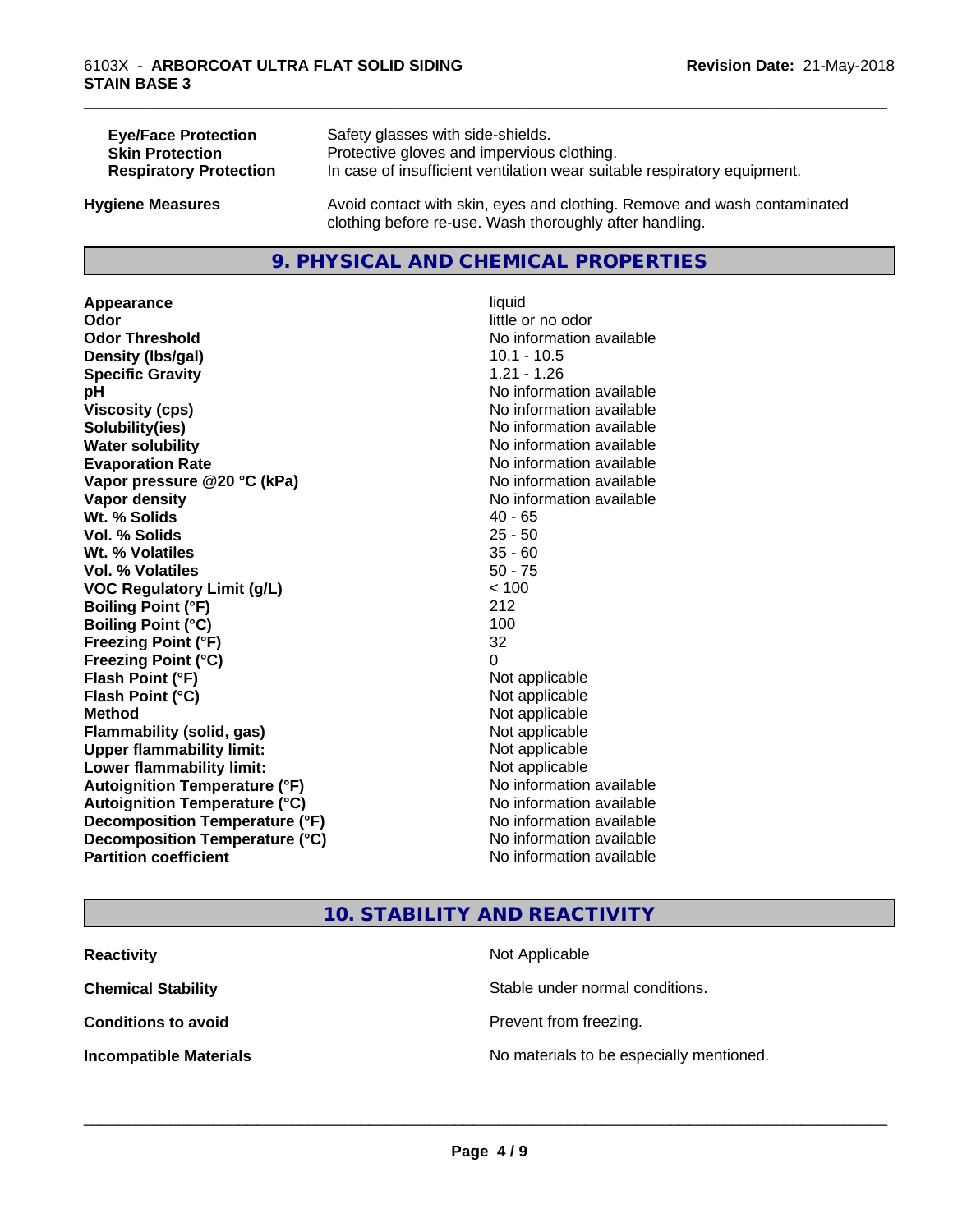| <b>Hazardous Decomposition Products</b>                | None under normal use.                                                                                                                                    |  |
|--------------------------------------------------------|-----------------------------------------------------------------------------------------------------------------------------------------------------------|--|
| Possibility of hazardous reactions                     | None under normal conditions of use.                                                                                                                      |  |
|                                                        | 11. TOXICOLOGICAL INFORMATION                                                                                                                             |  |
| <b>Product Information</b>                             |                                                                                                                                                           |  |
| Information on likely routes of exposure               |                                                                                                                                                           |  |
| <b>Principal Routes of Exposure</b>                    | Eye contact, skin contact and inhalation.                                                                                                                 |  |
| <b>Acute Toxicity</b>                                  |                                                                                                                                                           |  |
| <b>Product Information</b>                             | No information available                                                                                                                                  |  |
|                                                        | Symptoms related to the physical, chemical and toxicological characteristics                                                                              |  |
| <b>Symptoms</b>                                        | No information available                                                                                                                                  |  |
|                                                        | Delayed and immediate effects as well as chronic effects from short and long-term exposure                                                                |  |
| Eye contact<br><b>Skin contact</b>                     | May cause slight irritation.<br>Substance may cause slight skin irritation. Prolonged or repeated contact may dry<br>skin and cause irritation.           |  |
| <b>Inhalation</b><br>Ingestion<br><b>Sensitization</b> | May cause irritation of respiratory tract.<br>Ingestion may cause gastrointestinal irritation, nausea, vomiting and diarrhea.<br>No information available |  |
| <b>Neurological Effects</b>                            | No information available.                                                                                                                                 |  |

**Mutagenic Effects** No information available. **Reproductive Effects** No information available. **Developmental Effects** No information available. **Target organ effects** No information available.<br>**STOT - single exposure** No information available. **STOT -** single exposure Mo information available.<br>**STOT** - repeated exposure No information available. **STOT** - repeated exposure<br>Other adverse effects No information available. **Aspiration Hazard** No information available

#### **Numerical measures of toxicity**

**The following values are calculated based on chapter 3.1 of the GHS document**

| <b>ATEmix (oral)</b>   | 96713 mg/kg   |
|------------------------|---------------|
| <b>ATEmix (dermal)</b> | 1005631 mg/kg |

#### **Component Information**

Titanium dioxide LD50 Oral: > 10000 mg/kg (Rat) Zinc oxide LD50 Oral: 5000 mg/kg (Rat) LC50 Inhalation (Dust):  $> 5700$  mg/m<sup>3</sup> (Rat, 4 hr.)

#### **Carcinogenicity**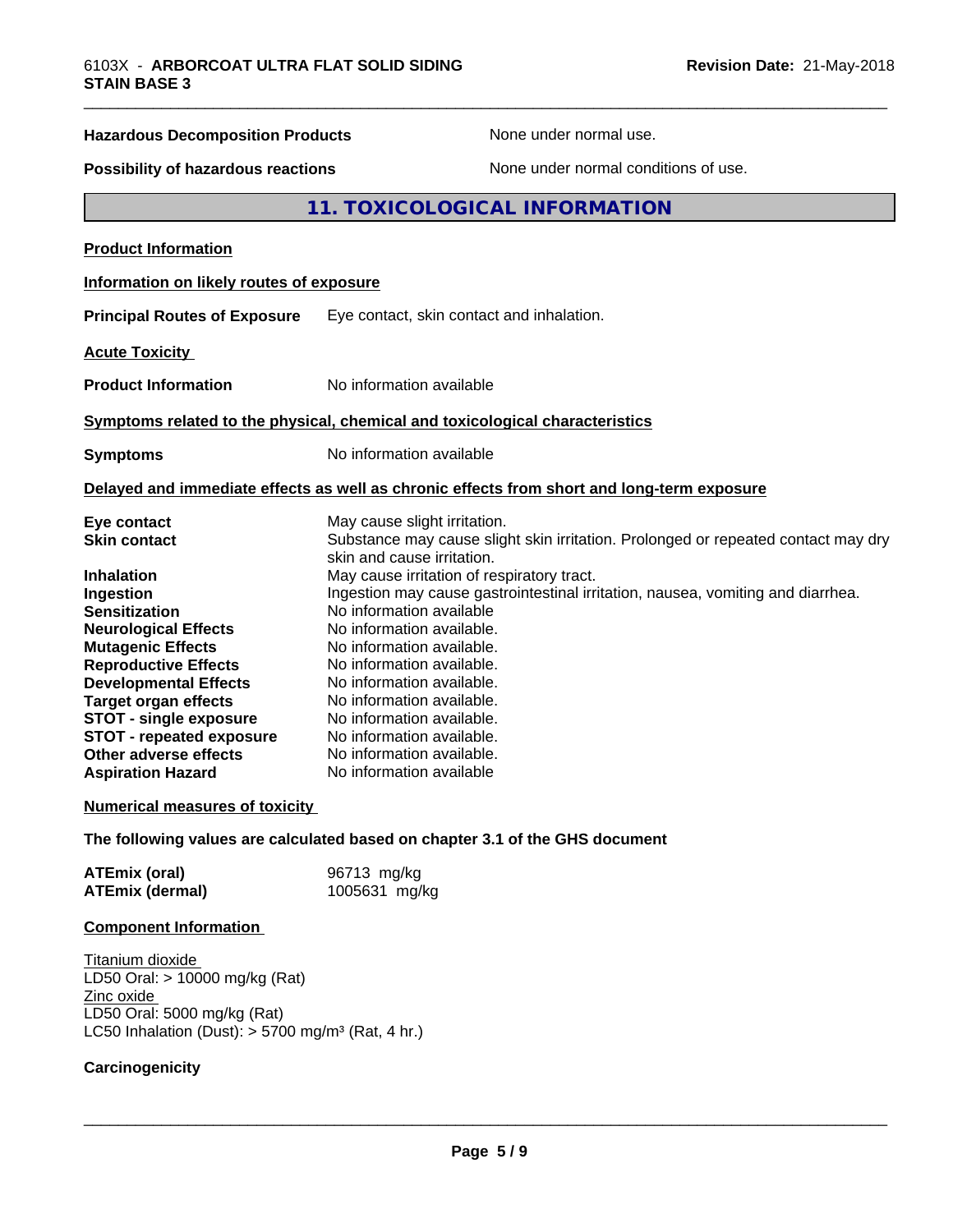*The information below indicateswhether each agency has listed any ingredient as a carcinogen:.*

| <b>Chemical</b><br>name  | <b>IARC</b>                    | <b>NTP</b> | <b>OSHA</b> |
|--------------------------|--------------------------------|------------|-------------|
|                          | . .<br>2B<br>Possible<br>Human |            | Listed<br>. |
| .<br>dioxide<br>⊺itanium | Carcinogen                     |            |             |

\_\_\_\_\_\_\_\_\_\_\_\_\_\_\_\_\_\_\_\_\_\_\_\_\_\_\_\_\_\_\_\_\_\_\_\_\_\_\_\_\_\_\_\_\_\_\_\_\_\_\_\_\_\_\_\_\_\_\_\_\_\_\_\_\_\_\_\_\_\_\_\_\_\_\_\_\_\_\_\_\_\_\_\_\_\_\_\_\_\_\_\_\_

• Although IARC has classified titanium dioxide as possibly carcinogenic to humans (2B), their summary concludes: "No significant exposure to titanium dioxide is thought to occur during the use of products in which titanium dioxide is bound to other materials, such as paint."

#### **Legend**

IARC - International Agency for Research on Cancer NTP - National Toxicity Program OSHA - Occupational Safety & Health Administration

**12. ECOLOGICAL INFORMATION**

#### **Ecotoxicity Effects**

The environmental impact of this product has not been fully investigated.

#### **Product Information**

#### **Acute Toxicity to Fish**

No information available

#### **Acute Toxicity to Aquatic Invertebrates**

No information available

#### **Acute Toxicity to Aquatic Plants**

No information available

#### **Persistence / Degradability**

No information available.

#### **Bioaccumulation**

There is no data for this product.

#### **Mobility in Environmental Media**

No information available.

#### **Ozone**

No information available

#### **Component Information**

#### **Acute Toxicity to Fish**

Titanium dioxide  $LC50:$  > 1000 mg/L (Fathead Minnow - 96 hr.)

#### **Acute Toxicity to Aquatic Invertebrates**

No information available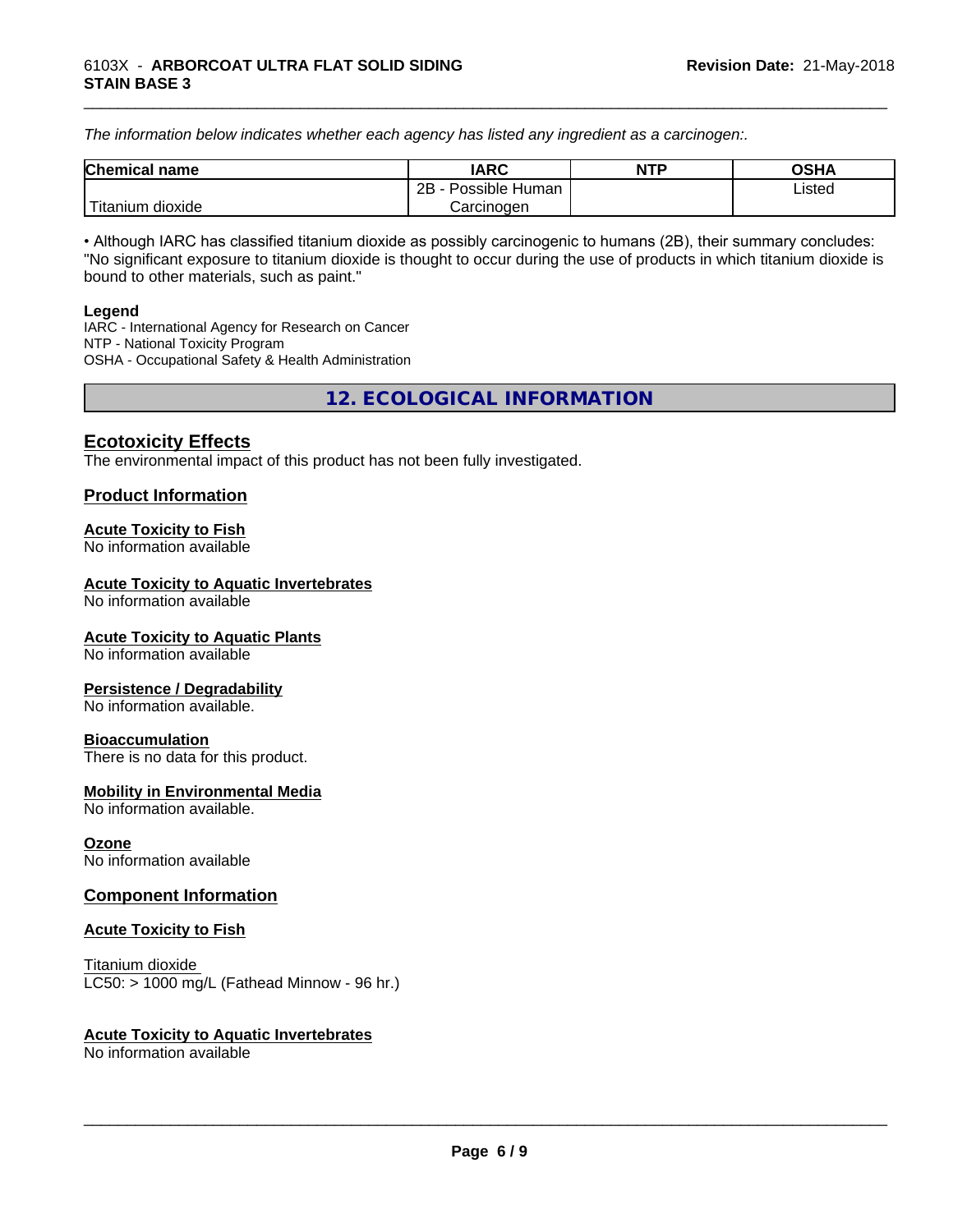#### **Acute Toxicity to Aquatic Plants**

No information available

|                              | 13. DISPOSAL CONSIDERATIONS                                                                                                                                                                                               |
|------------------------------|---------------------------------------------------------------------------------------------------------------------------------------------------------------------------------------------------------------------------|
| <b>Waste Disposal Method</b> | Dispose of in accordance with federal, state, and local regulations. Local<br>requirements may vary, consult your sanitation department or state-designated<br>environmental protection agency for more disposal options. |
|                              | 14. TRANSPORT INFORMATION                                                                                                                                                                                                 |
| <b>DOT</b>                   | Not regulated                                                                                                                                                                                                             |
| <b>ICAO/IATA</b>             | Not regulated                                                                                                                                                                                                             |
| <b>IMDG/IMO</b>              | Not regulated                                                                                                                                                                                                             |
|                              | <b>15. REGULATORY INFORMATION</b>                                                                                                                                                                                         |

\_\_\_\_\_\_\_\_\_\_\_\_\_\_\_\_\_\_\_\_\_\_\_\_\_\_\_\_\_\_\_\_\_\_\_\_\_\_\_\_\_\_\_\_\_\_\_\_\_\_\_\_\_\_\_\_\_\_\_\_\_\_\_\_\_\_\_\_\_\_\_\_\_\_\_\_\_\_\_\_\_\_\_\_\_\_\_\_\_\_\_\_\_

### **International Inventories**

| <b>TSCA: United States</b> | Yes - All components are listed or exempt. |
|----------------------------|--------------------------------------------|
| <b>DSL: Canada</b>         | Yes - All components are listed or exempt. |

#### **Federal Regulations**

|  | SARA 311/312 hazardous categorization |  |
|--|---------------------------------------|--|
|--|---------------------------------------|--|

| Acute health hazard               | N٥ |
|-----------------------------------|----|
| Chronic Health Hazard             | N٥ |
| Fire hazard                       | N٥ |
| Sudden release of pressure hazard | N٥ |
| Reactive Hazard                   | N٥ |

#### **SARA 313**

Section 313 of Title III of the Superfund Amendments and Reauthorization Act of 1986 (SARA). This product contains a chemical or chemicals which are subject to the reporting requirements of the Act and Title 40 of the Code of Federal Regulations, Part 372:

| <b>Chemical name</b> | CAS No.   | Weiaht-% | <b>CERCLA/SARA 313</b><br>(de minimis concentration) |
|----------------------|-----------|----------|------------------------------------------------------|
| Zinc oxide           | 1314-13-2 |          | . . U                                                |

#### **Clean Air Act,Section 112 Hazardous Air Pollutants (HAPs) (see 40 CFR 61)**

This product contains the following HAPs:

*None*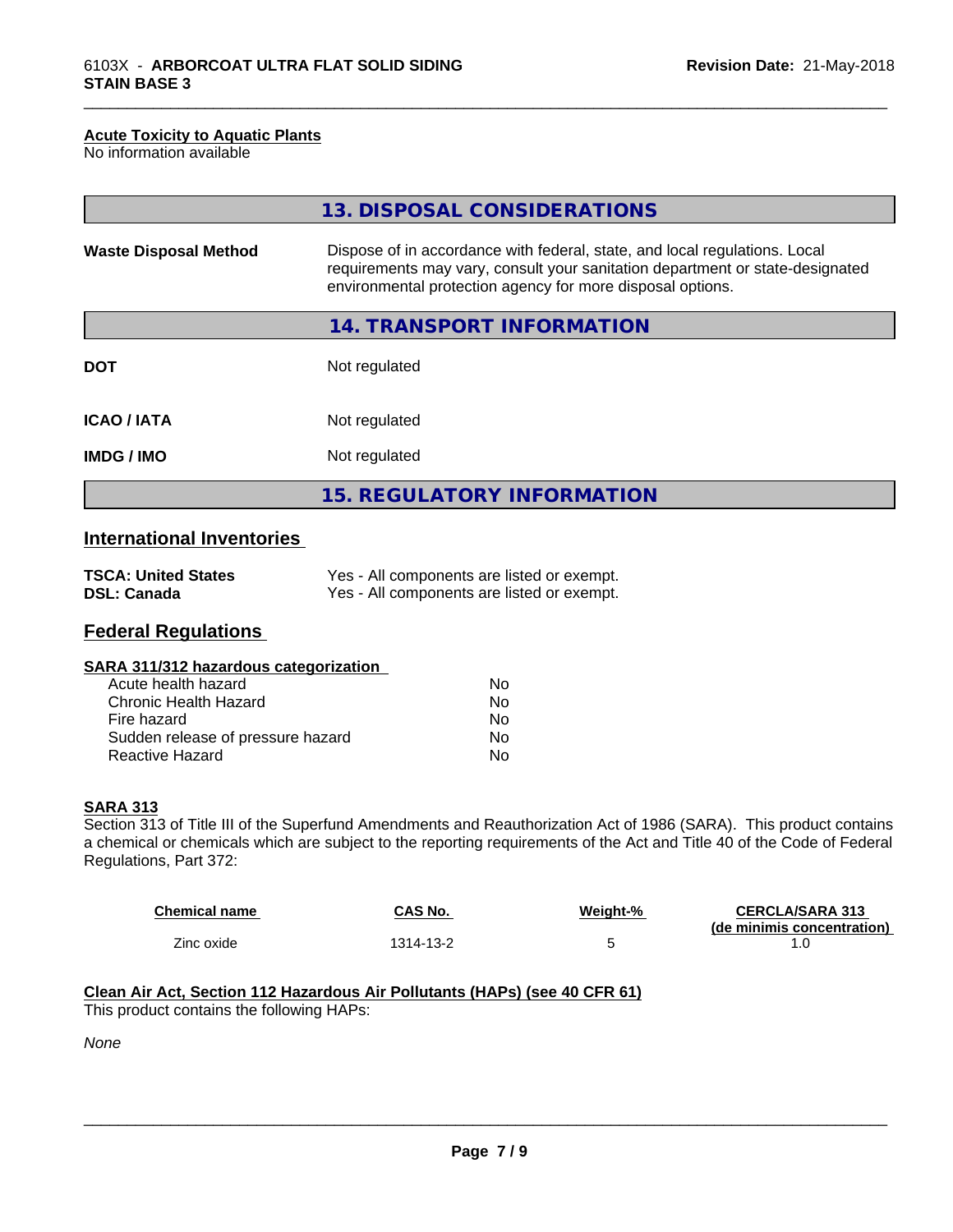#### **US State Regulations**

#### **California Proposition 65**

**AVIMARNING:** Cancer and Reproductive Harm– www.P65warnings.ca.gov

#### **State Right-to-Know**

| <b>Chemical name</b>     | <b>Massachusetts</b> | . Jersev<br><b>N</b> OW<br>NGM | Pennsylvania |
|--------------------------|----------------------|--------------------------------|--------------|
| --<br>itanium<br>dioxide |                      |                                |              |
| Zinc oxide               |                      |                                |              |

\_\_\_\_\_\_\_\_\_\_\_\_\_\_\_\_\_\_\_\_\_\_\_\_\_\_\_\_\_\_\_\_\_\_\_\_\_\_\_\_\_\_\_\_\_\_\_\_\_\_\_\_\_\_\_\_\_\_\_\_\_\_\_\_\_\_\_\_\_\_\_\_\_\_\_\_\_\_\_\_\_\_\_\_\_\_\_\_\_\_\_\_\_

**Legend**

X - Listed

| 16. OTHER INFORMATION                    |           |                        |                      |        |
|------------------------------------------|-----------|------------------------|----------------------|--------|
| $HMIS -$                                 | Health: 1 | <b>Flammability: 0</b> | <b>Reactivity: 0</b> | PPE: - |
| <b>HMIS Legend</b><br>0 - Minimal Hazard |           |                        |                      |        |

#### 1 - Slight Hazard

- 2 Moderate Hazard
- 3 Serious Hazard
- 4 Severe Hazard
- \* Chronic Hazard

X - Consult your supervisor or S.O.P. for "Special" handling instructions.

*Note: The PPE rating has intentionally been left blank. Choose appropriate PPE that will protect employees from the hazards the material will present under the actual normal conditions of use.*

*Caution: HMISÒ ratings are based on a 0-4 rating scale, with 0 representing minimal hazards or risks, and 4 representing significant hazards or risks. Although HMISÒ ratings are not required on MSDSs under 29 CFR 1910.1200, the preparer, has chosen to provide them. HMISÒ ratings are to be used only in conjunction with a fully implemented HMISÒ program by workers who have received appropriate HMISÒ training. HMISÒ is a registered trade and service mark of the NPCA. HMISÒ materials may be purchased exclusively from J. J. Keller (800) 327-6868.*

 **WARNING!** If you scrape, sand, or remove old paint, you may release lead dust. LEAD IS TOXIC. EXPOSURE TO LEAD DUST CAN CAUSE SERIOUS ILLNESS, SUCH AS BRAIN DAMAGE, ESPECIALLY IN CHILDREN. PREGNANT WOMEN SHOULD ALSO AVOID EXPOSURE.Wear a NIOSH approved respirator to control lead exposure. Clean up carefully with a HEPA vacuum and a wet mop. Before you start, find out how to protect yourself and your family by contacting the National Lead Information Hotline at 1-800-424-LEAD or log on to www.epa.gov/lead.

| <b>Prepared By</b>      | <b>Product Stewardship Department</b><br>Benjamin Moore & Co.<br>101 Paragon Drive<br>Montvale, NJ 07645<br>800-225-5554 |
|-------------------------|--------------------------------------------------------------------------------------------------------------------------|
| <b>Revision Date:</b>   | 21-May-2018                                                                                                              |
| <b>Revision Summary</b> | Not available                                                                                                            |